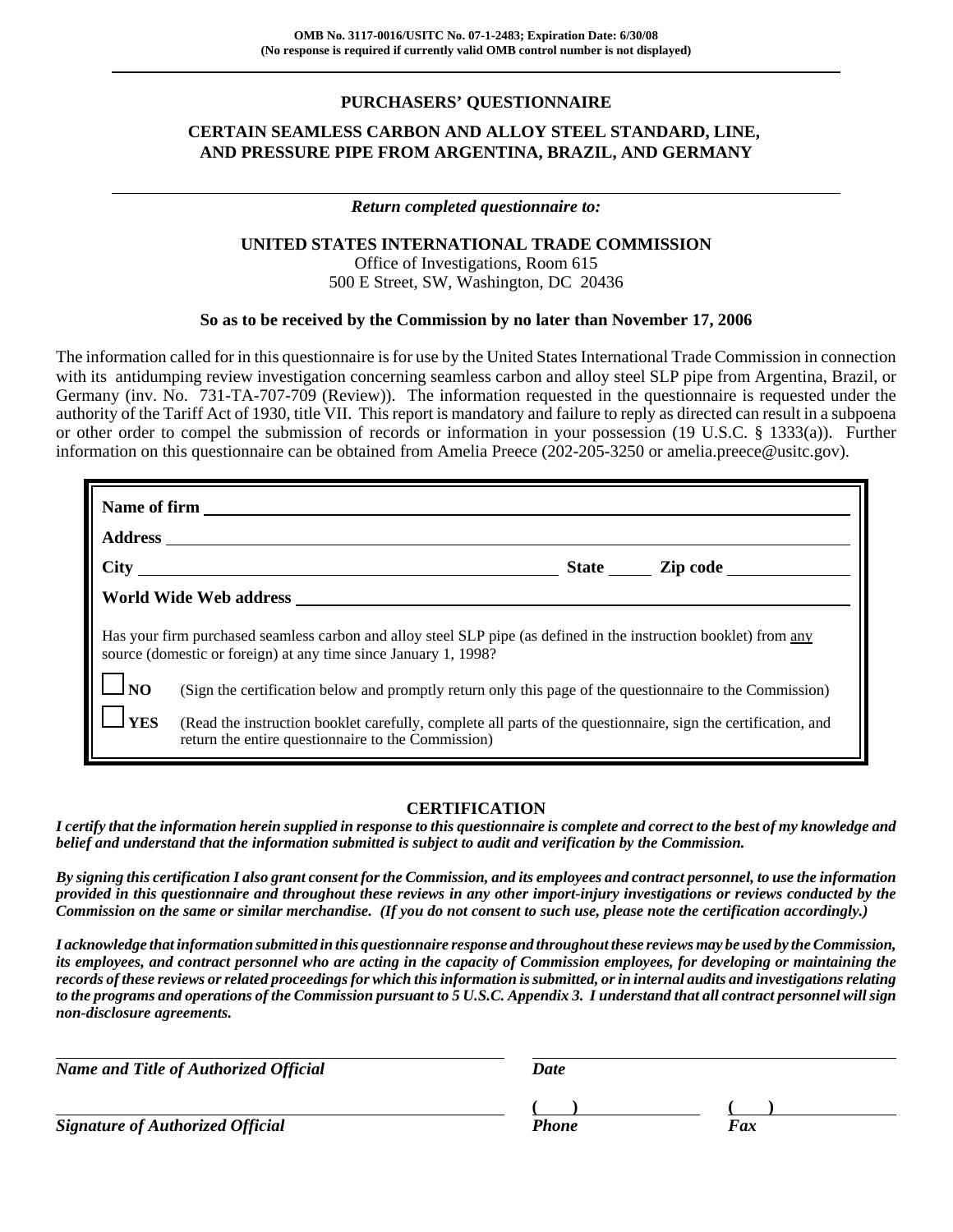### **PART I.--GENERAL QUESTIONS**

The questions in this questionnaire have been reviewed with market participants to ensure that issues of concern are adequately addressed and that data requests are sufficient, meaningful, and as limited as possible. Public reporting burden for this questionnaire is estimated to average 20 hours per response, including the time for reviewing instructions, searching existing data sources, gathering the data needed, and completing and reviewing the questionnaire. Send comments regarding the accuracy of this burden estimate or any other aspect of this collection of information, including suggestions for reducing the burden, to the Office of Investigations, U.S. International Trade Commission, 500 E Street, SW, Washington, DC 20436.

I-1a. Please report below the actual number of hours required and the cost to your firm of preparing the reply to this questionnaire and completing the form.

hours dollars

- I-1b. We are interested in any comments you may have for improving this questionnaire in general or the clarity of specific questions. Please attach such comments to your response or send them to the above address.
- I-2. Provide the name and address of establishment(s) covered by this questionnaire (see pages 3-4 of the instruction booklet for reporting guidelines). If your firm is publicly traded, please specify the stock exchange and trading symbol.

| $\Box$ No      | Is your firm owned, in whole or in part, by any other firm?<br>$\Box$ Yes--List the following information.                                                                                                                                                                                                                                                                                       |                               |
|----------------|--------------------------------------------------------------------------------------------------------------------------------------------------------------------------------------------------------------------------------------------------------------------------------------------------------------------------------------------------------------------------------------------------|-------------------------------|
| Firm name      | Address                                                                                                                                                                                                                                                                                                                                                                                          | <b>Extent of</b><br>ownership |
|                |                                                                                                                                                                                                                                                                                                                                                                                                  |                               |
| N <sub>0</sub> | Does your firm have any related firms, either domestic or foreign, which are engaged in<br>importing seamless carbon and alloy steel SLP pipe from Argentina, Brazil, or Germany into the<br>United States or which are engaged in exporting seamless carbon and alloy steel SLP pipe from<br>Argentina, Brazil, or Germany to the United States?<br>$\Box$ Yes--List the following information. |                               |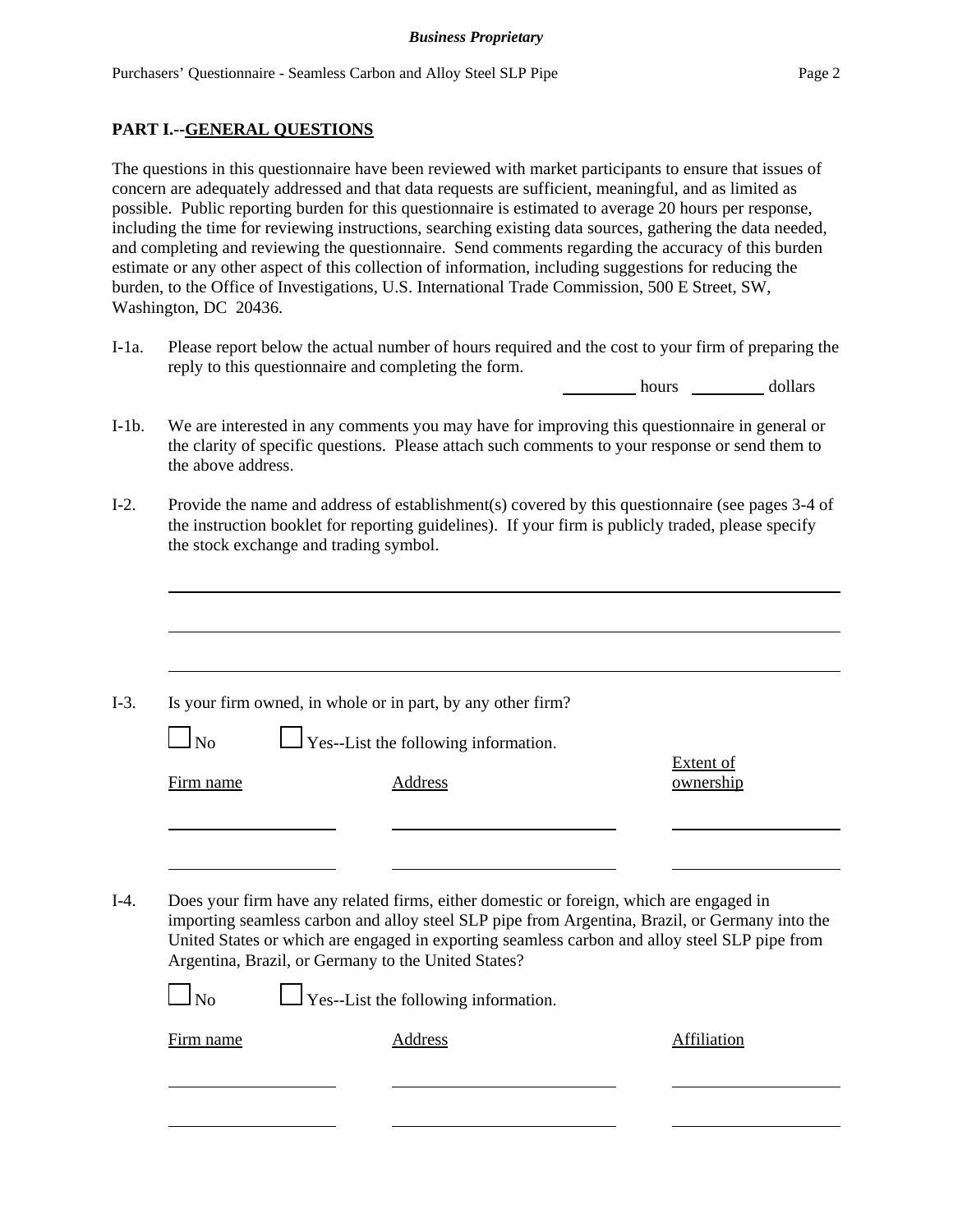#### **PART I.--GENERAL QUESTIONS--***Continued*

I-5. Does your firm have any related firms, either domestic or foreign, which are engaged in the production of seamless carbon and alloy steel SLP pipe?

 $\Box$  No  $\Box$  Yes--List the following information.

Firm name Address Address Affiliation

I-6. In Part III of this questionnaire we request a copy of your company's business plan. Does your company or any related firm have a business plan or any internal documents that describe, discuss, or analyze expected future market conditions for seamless carbon and alloy steel SLP pipe?

 $\Box$  No  $\Box$  Yes--Please provide the requested documents. If you are not providing the requested documents, please explain why not.

### **PART II.--PURCHASES**

II-1. Report, as indicated below, your firm's purchases (either directly or through a sales agent or broker) of seamless carbon and alloy steel SLP pipe. Report based on delivery date, not order date. Estimates are acceptable, but please indicate estimates with an (E).

| (Quantity in short tons, value in \$1,000)                         |      |      |      |      |      |                    |
|--------------------------------------------------------------------|------|------|------|------|------|--------------------|
| <b>Item</b>                                                        | 2001 | 2002 | 2003 | 2004 | 2005 | Jan.-Sept.<br>2006 |
| <b>PURCHASES OF PRODUCT PRODUCED IN THE UNITED STATES:</b>         |      |      |      |      |      |                    |
| Quantity                                                           |      |      |      |      |      |                    |
| Value                                                              |      |      |      |      |      |                    |
| PURCHASES OF PRODUCT PRODUCED IN ARGENTINA:                        |      |      |      |      |      |                    |
| Quantity                                                           |      |      |      |      |      |                    |
| Value                                                              |      |      |      |      |      |                    |
| PURCHASES OF PRODUCT PRODUCED IN BRAZIL:                           |      |      |      |      |      |                    |
| Quantity                                                           |      |      |      |      |      |                    |
| Value                                                              |      |      |      |      |      |                    |
| <b>PURCHASES OF PRODUCT PRODUCED IN GERMANY:</b>                   |      |      |      |      |      |                    |
| Quantity                                                           |      |      |      |      |      |                    |
| Value                                                              |      |      |      |      |      |                    |
| PURCHASES OF PRODUCT PRODUCED IN ALL OTHER COUNTRIES: <sup>1</sup> |      |      |      |      |      |                    |
| Quantity                                                           |      |      |      |      |      |                    |
| Value                                                              |      |      |      |      |      |                    |
| <sup>1</sup> Please identify these countries:                      |      |      |      |      |      |                    |
|                                                                    |      |      |      |      |      |                    |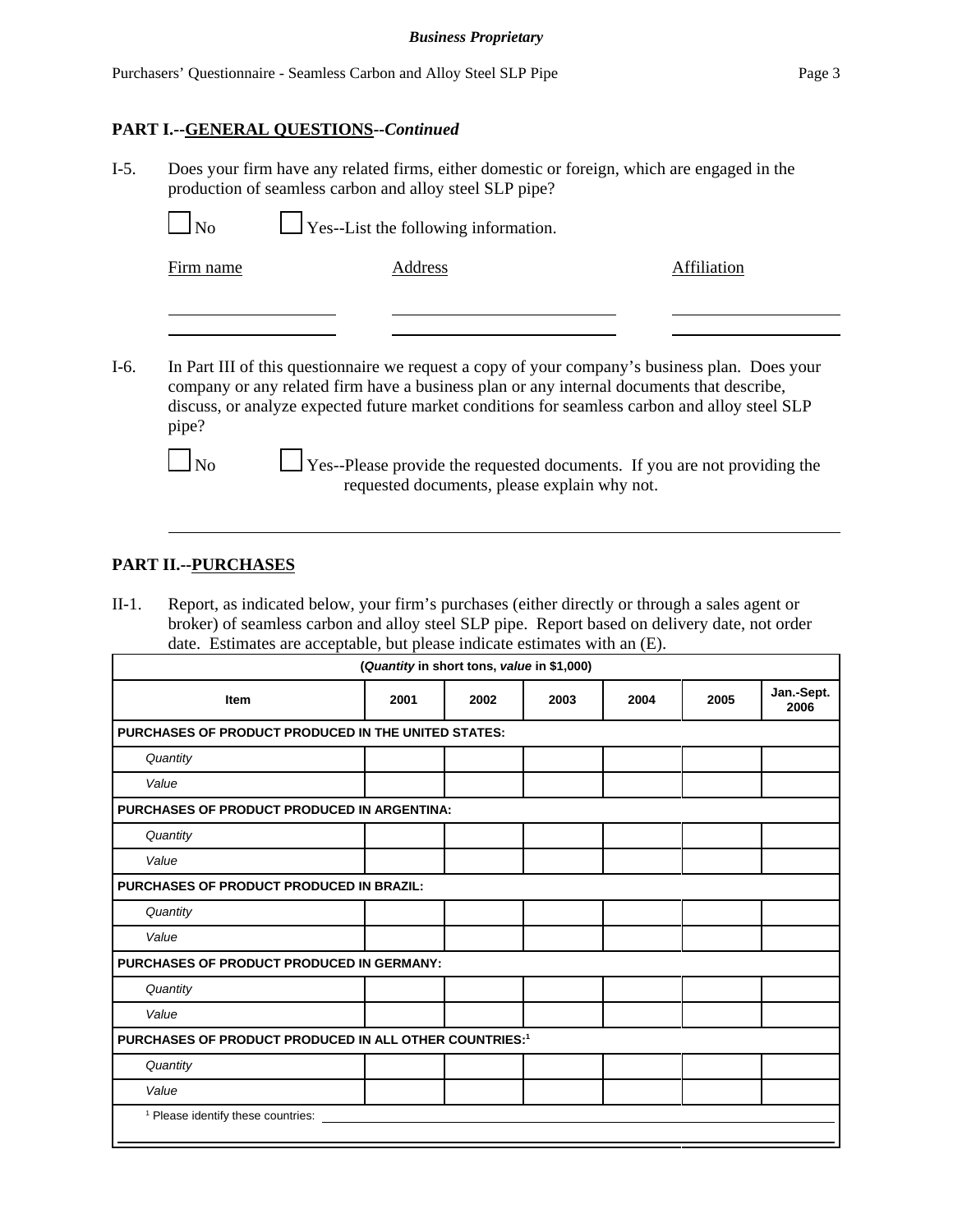#### **PART II.--PURCHASES--***Continued*

II-2. If the relative levels of your firm's purchases of seamless carbon and alloy steel SLP pipe from different sources (both domestic and foreign) have changed since 2001, please list the country, state whether the relative share from that country has increased or decreased, and state the reason.

| <b>Country</b> | Increase/decrease | Reason |
|----------------|-------------------|--------|
|                |                   |        |
|                |                   |        |
|                |                   |        |
|                |                   |        |
|                |                   |        |
|                |                   |        |

#### **PART III.--MARKET CHARACTERISTICS AND PURCHASING PRACTICES**

III-1. Which of the following best describes your firm as a purchaser of seamless carbon and alloy steel SLP pipe (check all that apply, noting the specific end uses if known)?

| $\Box$ ENERGY PRODUCER ( |  |
|--------------------------|--|
| $\Box$ OTHER END USER (  |  |
| $\Box$ DISTRIBUTOR (     |  |
| $\Box$ Other $\prime$    |  |

III-2. (a) If your firm is a distributor or reseller of seamless carbon and alloy steel SLP pipe, what are the major types of consumers to which you sell seamless carbon and alloy steel SLP pipe?

(b) Do you compete for sales to your customers with the manufacturers or importers from which you purchase seamless carbon and alloy steel SLP pipe?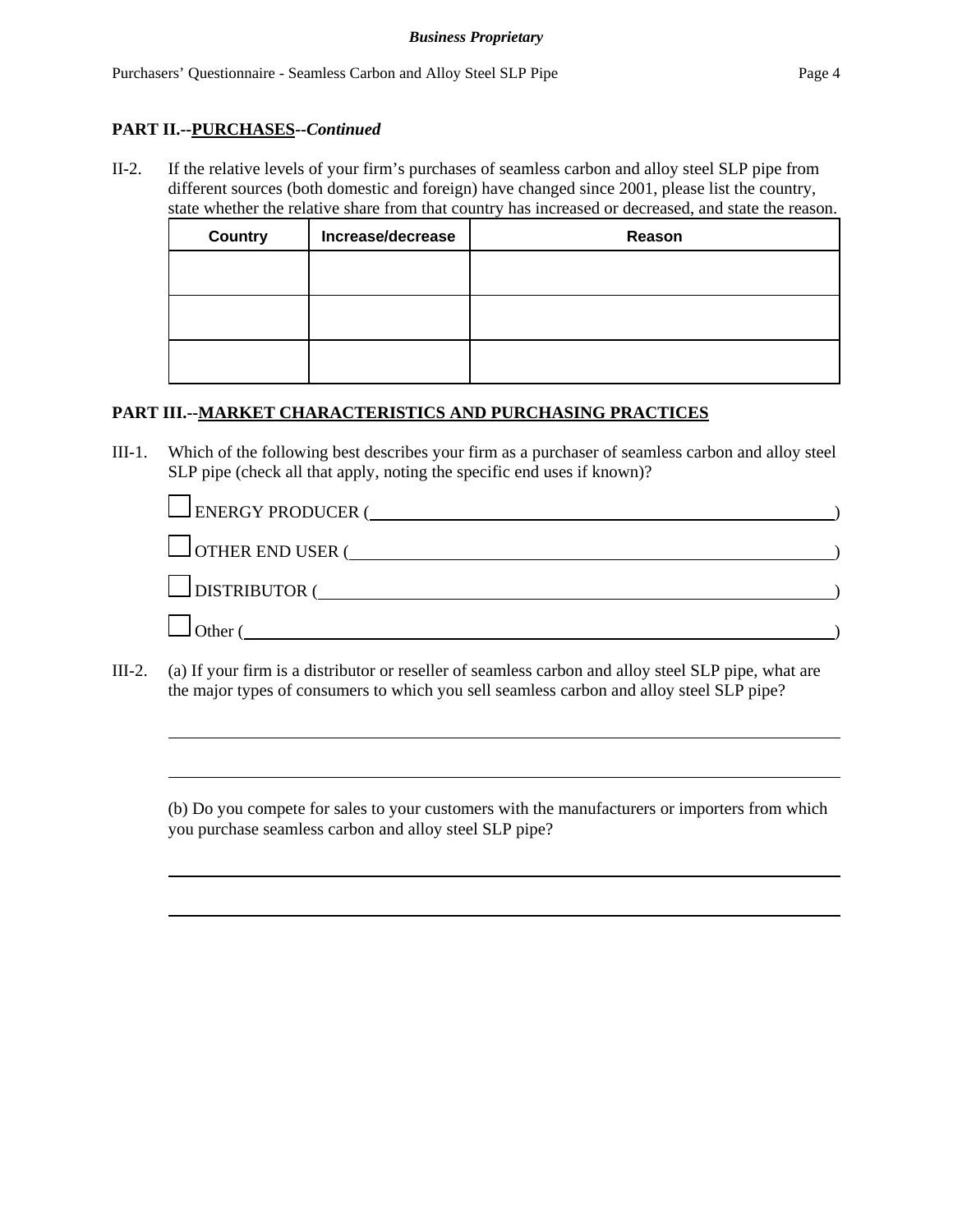III-3. If your firm is an end user of seamless carbon and alloy steel SLP pipe, list in order of quantity of seamless carbon and alloy steel SLP pipe consumed, the top 3 products for which your firm purchases seamless carbon and alloy steel SLP pipe as a component part or input. Please indicate what percentage of the total cost is accounted for by seamless carbon and alloy steel SLP pipe.

|          | <b>Product you produce</b> | Percent of cost accounted for by seamless carbon and<br>alloy steel SLP pipe                                                                                                                            |
|----------|----------------------------|---------------------------------------------------------------------------------------------------------------------------------------------------------------------------------------------------------|
|          |                            | 1.                                                                                                                                                                                                      |
|          | 2. $\qquad \qquad$         | 2. $\qquad \qquad$                                                                                                                                                                                      |
|          | 3.                         | 3.                                                                                                                                                                                                      |
| $III-4.$ | 2001?                      | (a) If your firm is an end user of seamless carbon and alloy steel SLP pipe, has the demand for<br>your firm's final products incorporating seamless carbon and alloy steel SLP pipe changed since      |
|          | Increased                  | J Unchanged <u>L</u> Decreased                                                                                                                                                                          |
|          |                            | (b) Has this had any effect on your firm's demand for seamless carbon and alloy steel SLP pipe?                                                                                                         |
|          |                            |                                                                                                                                                                                                         |
| $III-5.$ | 2001?                      | Have there been any changes in the end uses of seamless carbon and alloy steel SLP pipe since                                                                                                           |
|          | $\Box$ No                  | $\Box$ Yes--Discuss the changes, noting the time period in which they occurred.                                                                                                                         |
|          |                            |                                                                                                                                                                                                         |
| III-6.   | pipe in the future?        | Do you anticipate any changes in terms of the end uses of seamless carbon and alloy steel SLP                                                                                                           |
|          | $\ln$                      | Yes--Please describe and identify the time period. Provide any<br>underlying assumptions, along with relevant portions of business plans<br>or other supporting documentation, that address this issue. |
|          |                            |                                                                                                                                                                                                         |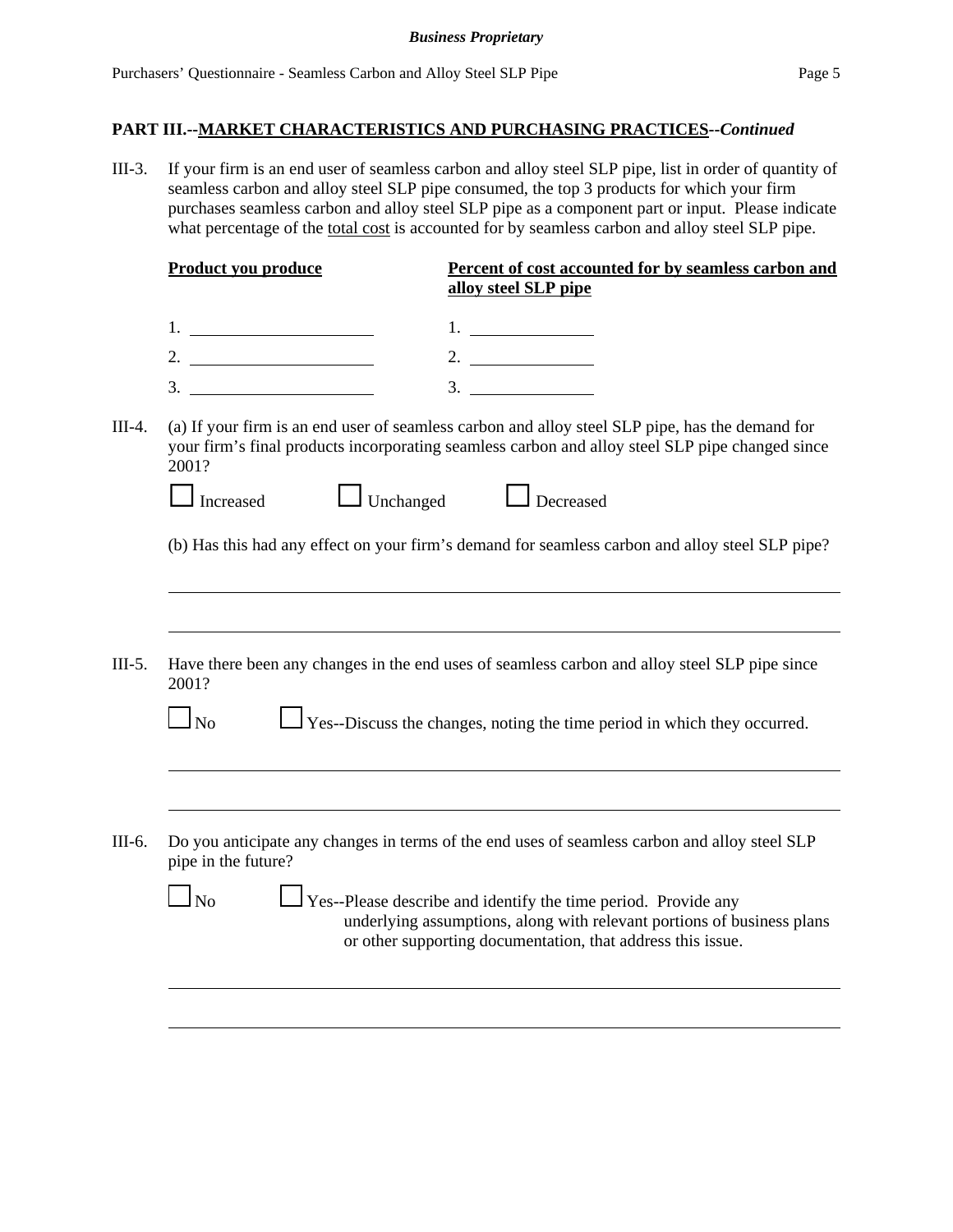III-7. (a) Please list in order of importance any products that may be substituted for seamless carbon and alloy steel SLP pipe.

|                             |                                                            | $(1)$ (1) (2) (2) (3)                                                                                                                                                                                                                              |  |
|-----------------------------|------------------------------------------------------------|----------------------------------------------------------------------------------------------------------------------------------------------------------------------------------------------------------------------------------------------------|--|
| <b>Alloy</b>                |                                                            |                                                                                                                                                                                                                                                    |  |
|                             |                                                            |                                                                                                                                                                                                                                                    |  |
| which they are substitutes. |                                                            | (b) For each possible substitute product, please give examples of applications and end uses for                                                                                                                                                    |  |
| steel SLP pipe?             |                                                            | (c) Have changes in the prices of these products affected the price for seamless carbon and alloy                                                                                                                                                  |  |
| $\Box$ No                   | seamless carbon and alloy steel SLP pipe or final end use? | $\Box$ Yes–To what degree do changes in their prices affect the price for seamless<br>carbon and alloy steel SLP pipe? Does this effect have a time lag? If so, how<br>long is the time lag for each substitute product? Does this vary by type of |  |
|                             |                                                            |                                                                                                                                                                                                                                                    |  |
|                             | seamless carbon and alloy steel SLP pipe since 2001?       | Have there been any changes in the number or types of products that can be substituted for                                                                                                                                                         |  |
| $\Box$ No                   | $\Box$ Yes--Please explain.                                |                                                                                                                                                                                                                                                    |  |
|                             | carbon and alloy steel SLP pipe in the future?             | Do you anticipate any changes in terms of the substitutability of other products for seamless                                                                                                                                                      |  |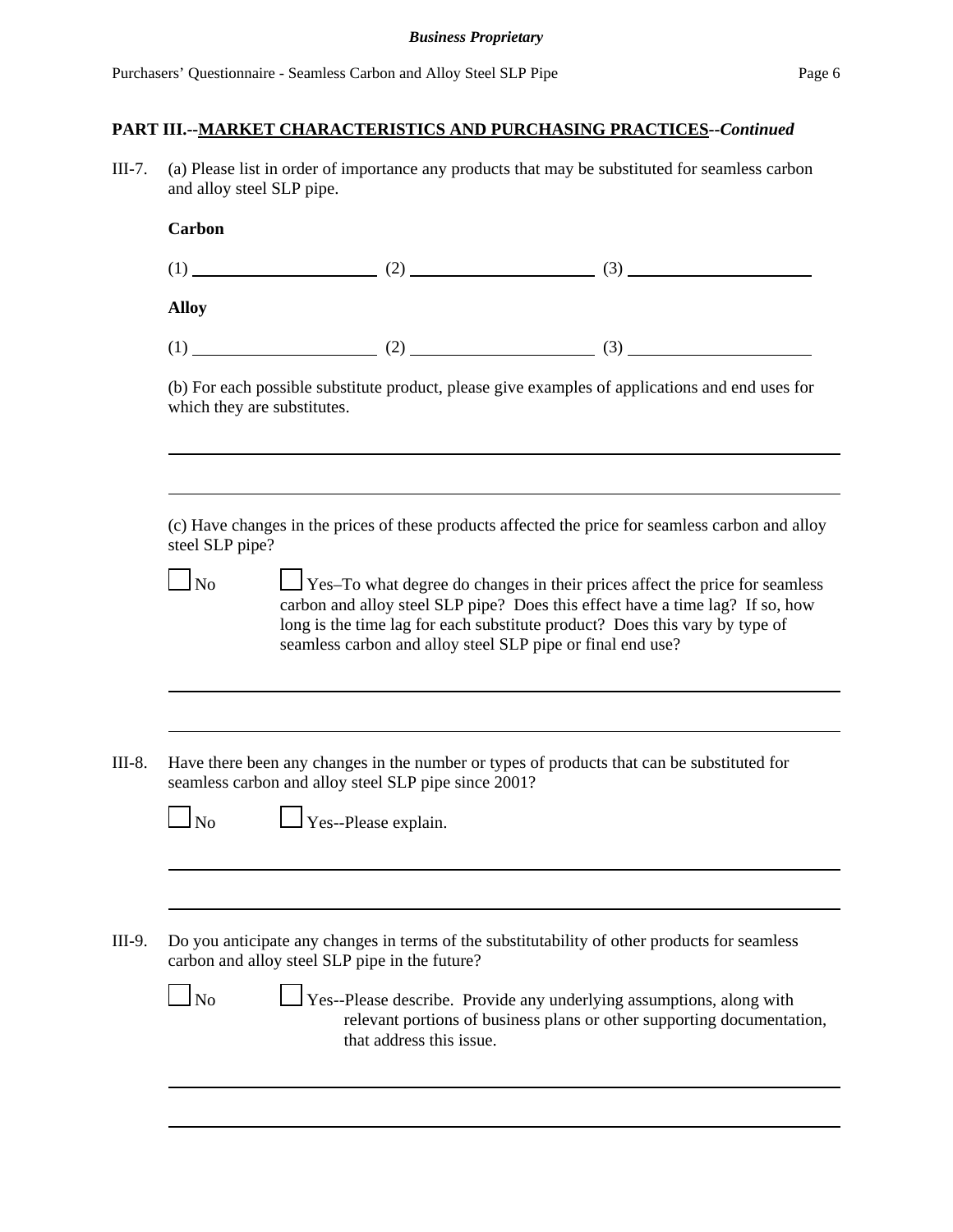| III-10. How has demand within the United States for seamless carbon and alloy steel SLP pipe changed<br>since 2001?                                                                                                         |
|-----------------------------------------------------------------------------------------------------------------------------------------------------------------------------------------------------------------------------|
| $\Box$ Unchanged<br>$\Box$ Decreased<br>Increased                                                                                                                                                                           |
| $\Box$ Other (describe) $\Box$                                                                                                                                                                                              |
| What were the principal factors affecting changes in demand?                                                                                                                                                                |
|                                                                                                                                                                                                                             |
| How has demand outside the United States for seamless carbon and alloy steel SLP pipe changed<br>since 2001?                                                                                                                |
| $\Box$ Unchanged<br>$\Box$ Decreased<br>Increased                                                                                                                                                                           |
| What were the principal factors affecting changes in demand?                                                                                                                                                                |
|                                                                                                                                                                                                                             |
|                                                                                                                                                                                                                             |
| III-11. Do you anticipate any future changes in seamless carbon and alloy steel SLP pipe demand in the<br><b>United States?</b>                                                                                             |
| $\Box$ Yes--Please describe and identify the time period. Provide any<br>$\Box$ No<br>underlying assumptions, along with relevant portions of business plans<br>or other supporting documentation, that address this issue. |
|                                                                                                                                                                                                                             |
|                                                                                                                                                                                                                             |
|                                                                                                                                                                                                                             |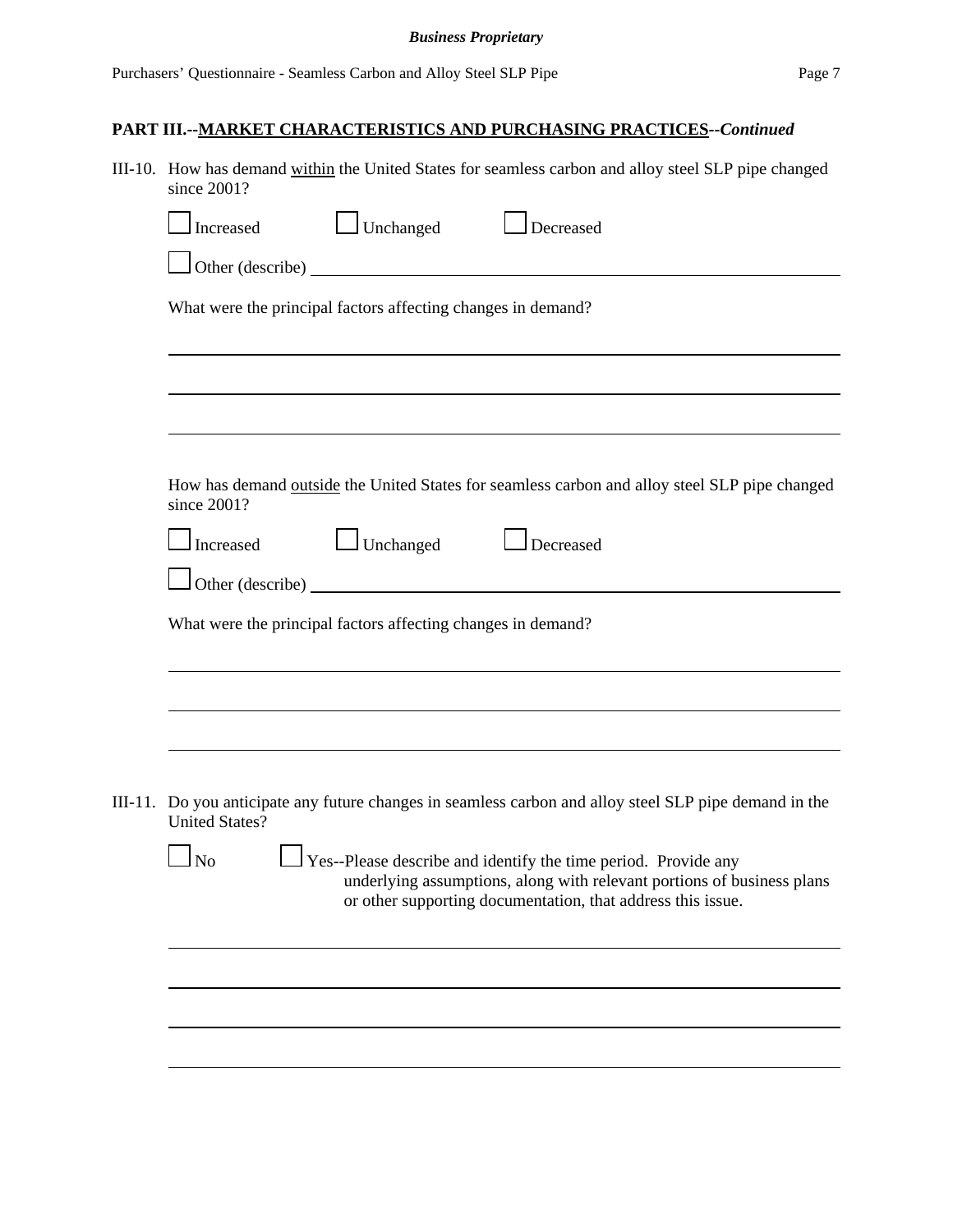| III-11. (Cont.) Do you anticipate any future changes in seamless carbon and alloy steel SLP pipe demand<br>in countries other than the United States? (If known)                                                                                                                                                                                                                                                                                                                                                                                                         |
|--------------------------------------------------------------------------------------------------------------------------------------------------------------------------------------------------------------------------------------------------------------------------------------------------------------------------------------------------------------------------------------------------------------------------------------------------------------------------------------------------------------------------------------------------------------------------|
| $\ln$<br>Yes--Please describe and identify the time period. Provide any<br>underlying assumptions, along with relevant portions of business plans<br>or other supporting documentation, that address this issue.                                                                                                                                                                                                                                                                                                                                                         |
|                                                                                                                                                                                                                                                                                                                                                                                                                                                                                                                                                                          |
| III-12. Please provide as separate attachments to this request any studies, surveys, etc., that you are<br>aware of that quantify and/or otherwise discuss seamless carbon and alloy steel SLP pipe demand<br>and/or factors affecting seamless carbon and alloy steel SLP pipe demand in the (1) United States,<br>(2) each of the major producing/consuming countries, including those subject to this review, and<br>(3) the world as a whole. Of particular interest is such data on an annual basis from 2001 to the<br>present and forecasts of these demand data. |
| III-13. Have any changes occurred in any factors affecting supply (e.g., changes in availability or prices<br>of raw materials, energy or labor; transportation conditions; production capacity and/or methods<br>of production; technology; export markets; or alternative production opportunities) that affected<br>the availability of U.S.-produced seamless carbon and alloy steel SLP pipe in the U.S. market<br>since 2001?                                                                                                                                      |
| No<br>$\sqrt{\text{Yes-Please}}$ note the time period(s) of any such changes, the factors(s)<br>involved, and the impact such changes had on your shipment volumes<br>and prices.                                                                                                                                                                                                                                                                                                                                                                                        |
|                                                                                                                                                                                                                                                                                                                                                                                                                                                                                                                                                                          |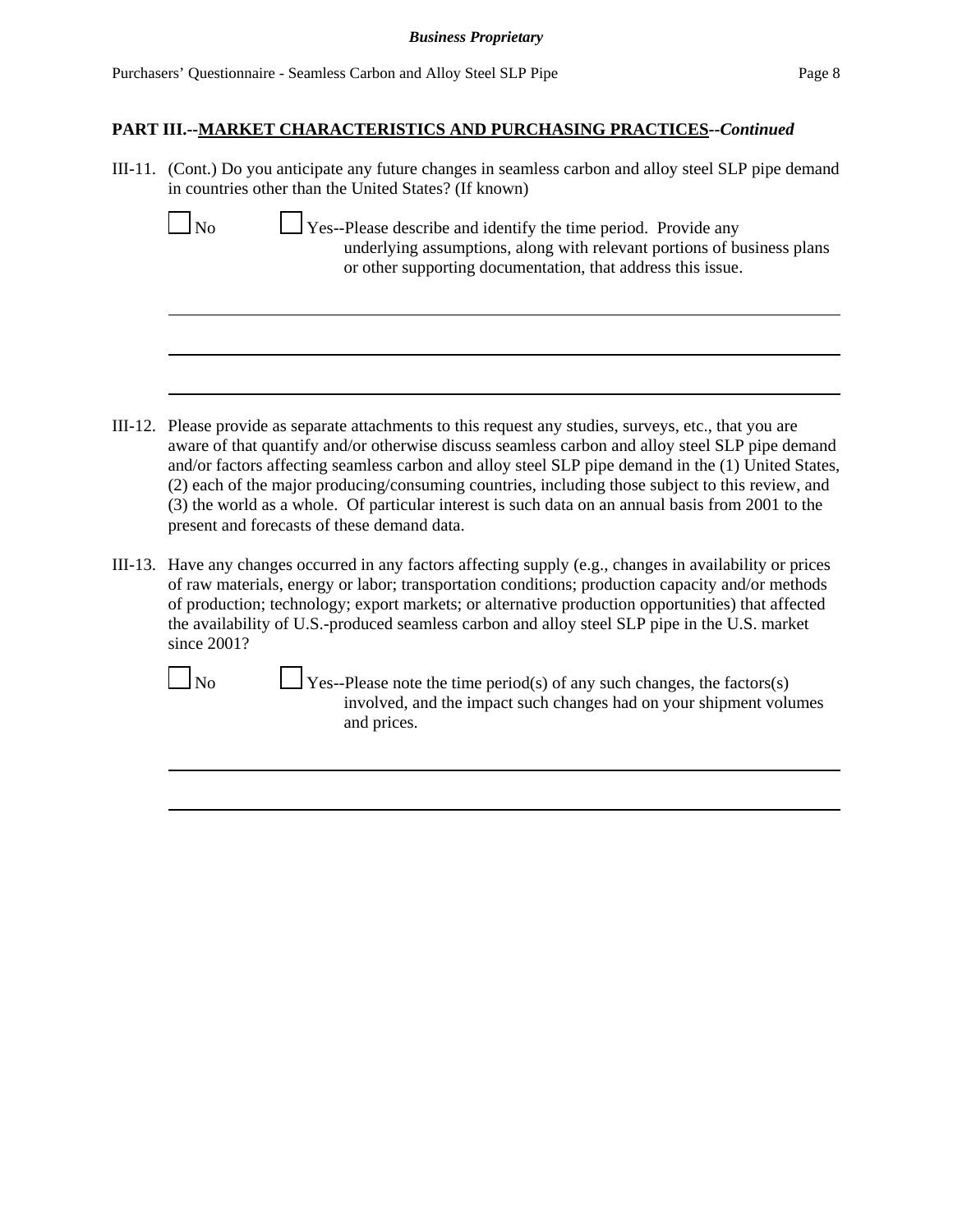III-14. Is buying a product that is produced in the United States an important factor in your firm's purchases of seamless carbon and alloy steel SLP pipe (please check ALL that apply)?

|         | $\overline{\rm No}$                                                                                                                                                                                                                                                     |
|---------|-------------------------------------------------------------------------------------------------------------------------------------------------------------------------------------------------------------------------------------------------------------------------|
|         | Yes--Purchases of domestic product are required by law or regulation (for example,<br>government purchases under "Buy American" provisions). This involves _____ percent<br>of all purchases of seamless carbon and alloy steel SLP pipe.                               |
|         | Yes--Purchases of domestic product are not required by law or regulation, but are by your<br>customers. This involves _____ percent of all purchases of seamless carbon and alloy<br>steel SLP pipe.                                                                    |
|         | Yes--Purchases of domestic product are required for other reasons (please specify these<br>reasons below). This involves _____ percent of all purchases of seamless carbon and<br>alloy steel SLP pipe.                                                                 |
|         |                                                                                                                                                                                                                                                                         |
| III-15. | (a) Is the seamless carbon and alloy steel SLP pipe market subject to business cycles or<br>conditions of competition distinctive to seamless carbon and alloy steel SLP pipe?<br>Yes--Please explain and provide estimates of the duration of any such cycle.<br>$\ln$ |
|         |                                                                                                                                                                                                                                                                         |
|         | (b) Has the emergence of new markets for seamless carbon and alloy steel SLP pipe since 2001<br>affected the business cycles or conditions of competition distinctive to seamless carbon and alloy<br>steel SLP pipe?                                                   |
|         | $\Box$ Yes--Please explain any such changes.<br>$\overline{N_0}$                                                                                                                                                                                                        |
|         |                                                                                                                                                                                                                                                                         |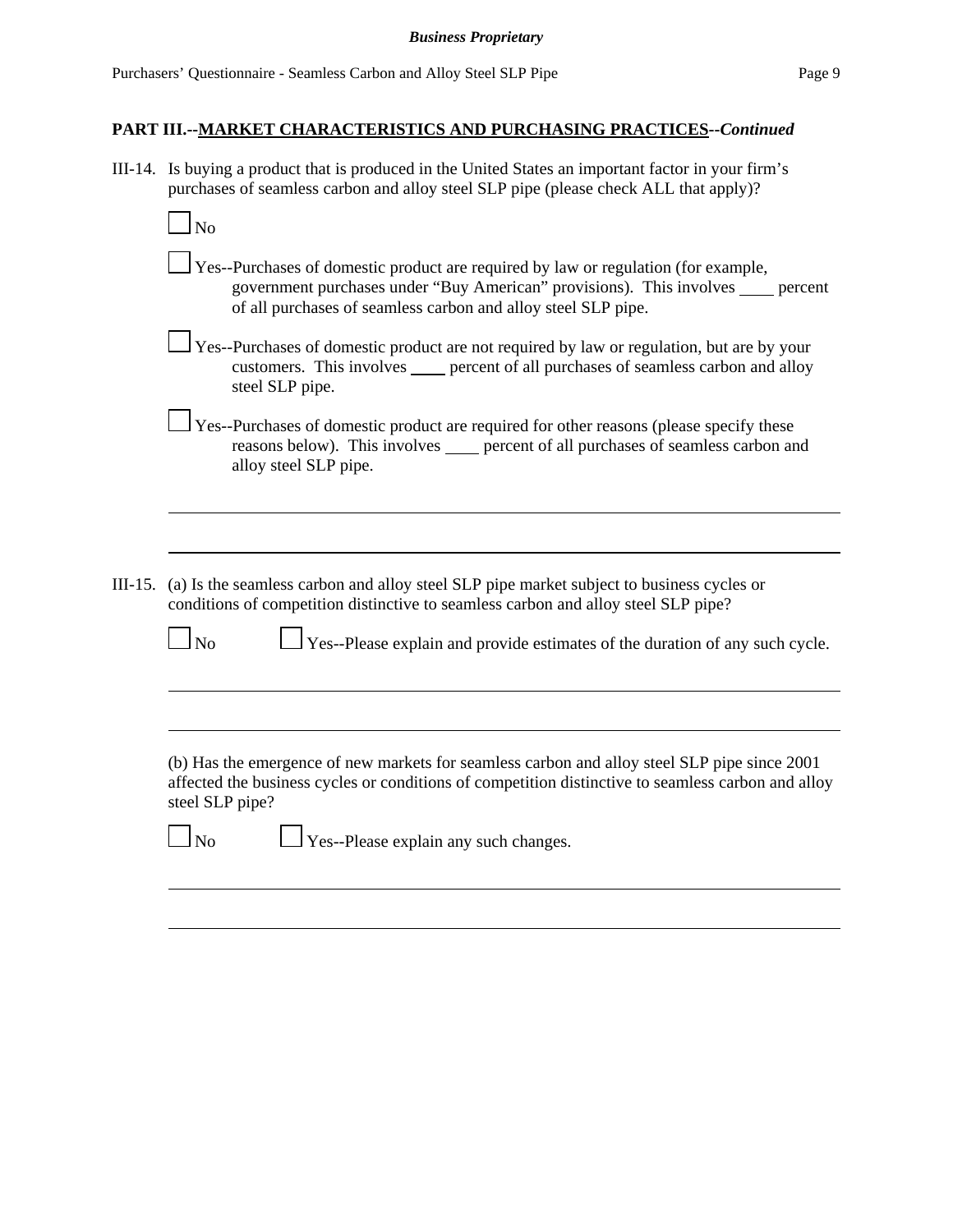| III-16. Who are your major competitors?                                                                                                                                                                                                                    |  |  |  |
|------------------------------------------------------------------------------------------------------------------------------------------------------------------------------------------------------------------------------------------------------------|--|--|--|
|                                                                                                                                                                                                                                                            |  |  |  |
| III-17. Does your firm, and to the extent that you know, do your customers make purchasing decisions<br>involving seamless carbon and alloy steel SLP pipe based on the producer of the seamless carbon<br>and alloy steel SLP pipe you purchase?          |  |  |  |
| $\Box$ Sometimes $\Box$ Never<br>$\Box$ Usually<br>$\Box$ Always<br>Your firm:                                                                                                                                                                             |  |  |  |
| Usually <u>L</u> Sometimes Never<br>Always<br>Your customers:                                                                                                                                                                                              |  |  |  |
| If at least sometimes, please discuss how your firm or your customers determine the producer and<br>why this information is important.                                                                                                                     |  |  |  |
| Your firm:                                                                                                                                                                                                                                                 |  |  |  |
|                                                                                                                                                                                                                                                            |  |  |  |
| Your customers:                                                                                                                                                                                                                                            |  |  |  |
|                                                                                                                                                                                                                                                            |  |  |  |
| III-18. Does your firm, and to the extent that you know, do your customers make purchasing decisions<br>involving seamless carbon and alloy steel SLP pipe based on the country of origin of the seamless<br>carbon and alloy steel SLP pipe you purchase? |  |  |  |
| Sometimes Never<br>Usually<br>Always<br>Your firm:                                                                                                                                                                                                         |  |  |  |
| $\Box$ Sometimes $\Box$ Never<br>$\Box$ Usually<br><b>Always</b><br>Your customers:                                                                                                                                                                        |  |  |  |
| If at least sometimes, please discuss how your firm or your customers determine the source and<br>why this information is important.                                                                                                                       |  |  |  |
| Your firm:                                                                                                                                                                                                                                                 |  |  |  |
|                                                                                                                                                                                                                                                            |  |  |  |
|                                                                                                                                                                                                                                                            |  |  |  |
|                                                                                                                                                                                                                                                            |  |  |  |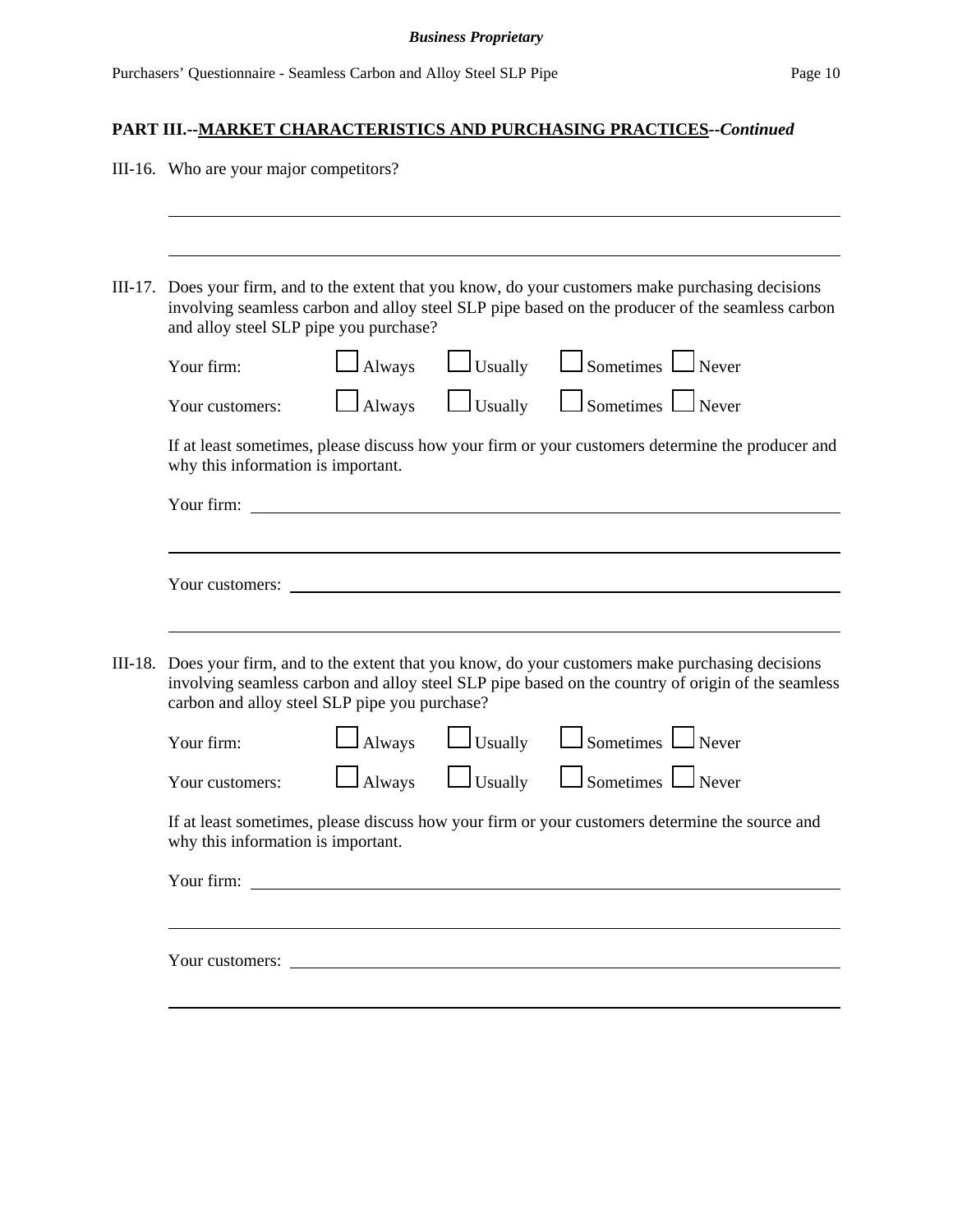|                                                                                                                                                                                                                                                                                                                                 | III-19. (a) How frequently do you make purchases?                                                                                                                                                             |  |  |  |  |  |  |
|---------------------------------------------------------------------------------------------------------------------------------------------------------------------------------------------------------------------------------------------------------------------------------------------------------------------------------|---------------------------------------------------------------------------------------------------------------------------------------------------------------------------------------------------------------|--|--|--|--|--|--|
|                                                                                                                                                                                                                                                                                                                                 | $\Box$ Weekly $\Box$ Monthly $\Box$ Quarterly $\Box$ Annually<br>$1$ Daily                                                                                                                                    |  |  |  |  |  |  |
|                                                                                                                                                                                                                                                                                                                                 | $\Box$ Other (specify)                                                                                                                                                                                        |  |  |  |  |  |  |
|                                                                                                                                                                                                                                                                                                                                 | (b) Do you expect this purchasing pattern to change in the next two years?                                                                                                                                    |  |  |  |  |  |  |
|                                                                                                                                                                                                                                                                                                                                 | $\Box$ No<br>Yes--How and why do you expect these changes to occur?                                                                                                                                           |  |  |  |  |  |  |
|                                                                                                                                                                                                                                                                                                                                 | III-20. How many suppliers do you generally contact before making a purchase?                                                                                                                                 |  |  |  |  |  |  |
| III-21. (a) Do purchases of seamless carbon and alloy steel SLP pipe usually involve negotiations<br>between supplier and purchaser?<br>$\Box$ No<br>Yes--Please describe these negotiations. In your response, please comment<br>on whether purchasers generally quote competing prices as part of the<br>negotiation process. |                                                                                                                                                                                                               |  |  |  |  |  |  |
|                                                                                                                                                                                                                                                                                                                                 | (b) Does your firm tend to vary its purchases from a given supplier within a specified time period<br>based on the price offered for that period?                                                             |  |  |  |  |  |  |
|                                                                                                                                                                                                                                                                                                                                 | Yes--Specify the time period.<br>N <sub>o</sub>                                                                                                                                                               |  |  |  |  |  |  |
|                                                                                                                                                                                                                                                                                                                                 | III-22. Have you changed suppliers since 2001?                                                                                                                                                                |  |  |  |  |  |  |
|                                                                                                                                                                                                                                                                                                                                 | $\Box$ No<br>Yes--Please list the supplier or suppliers and indicate whether the firm was<br>added or dropped as a supplier. Also give the reasons for the change<br>and how frequently you change suppliers. |  |  |  |  |  |  |
|                                                                                                                                                                                                                                                                                                                                 |                                                                                                                                                                                                               |  |  |  |  |  |  |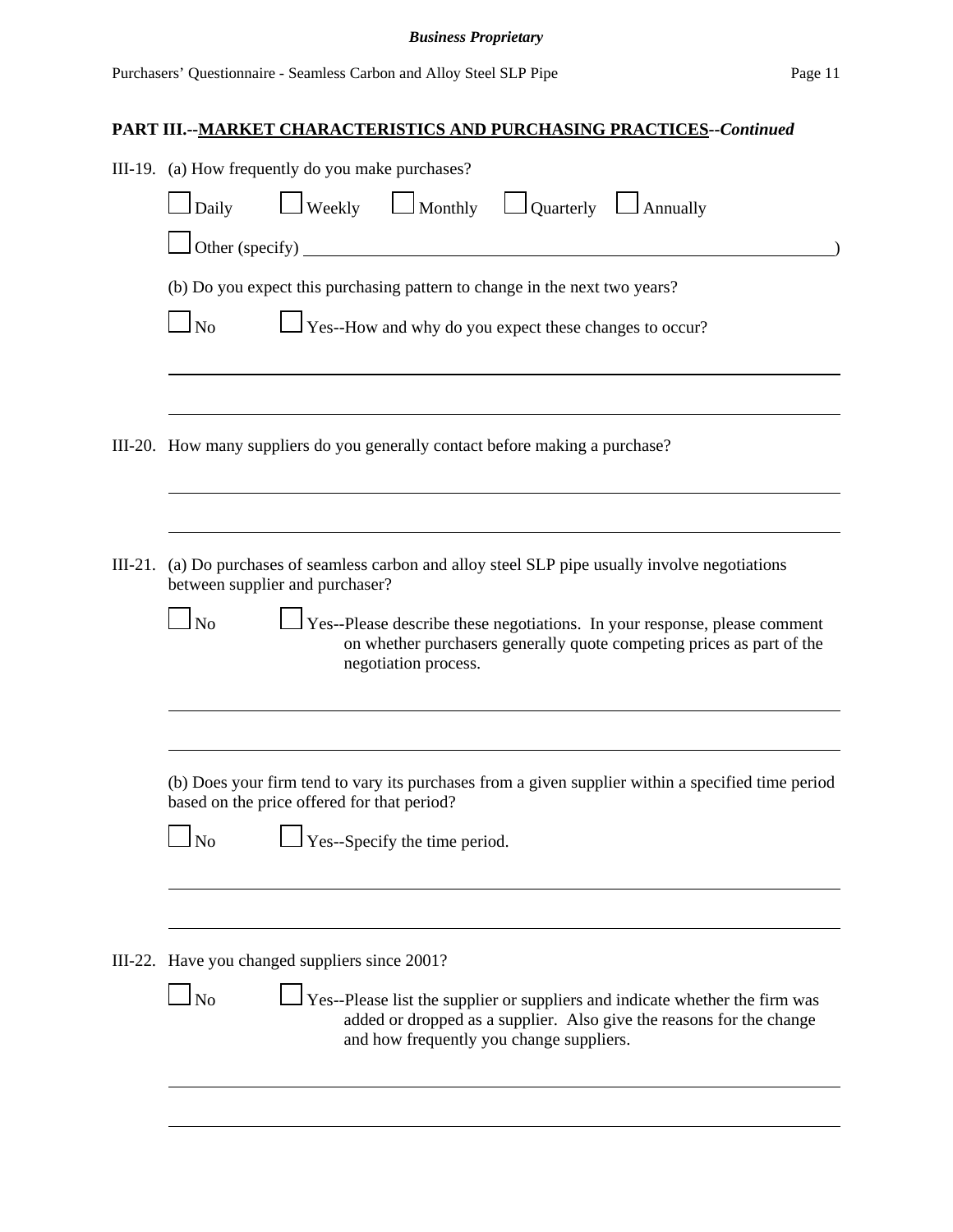|           | III-23. (a) Are you aware of any new suppliers, either foreign or domestic, that have entered the market<br>since 2001?                                                                                                                       |  |  |  |  |  |
|-----------|-----------------------------------------------------------------------------------------------------------------------------------------------------------------------------------------------------------------------------------------------|--|--|--|--|--|
|           | $\perp$ Yes--Please identify the firms and indicate how you become aware of them.<br>$\ln$                                                                                                                                                    |  |  |  |  |  |
|           | (b) Do you expect new seamless carbon and alloy steel SLP pipe suppliers to enter the market in<br>the future?                                                                                                                                |  |  |  |  |  |
|           | $\Box$ Yes--Please provide details, noting the specific future time period in your<br>$\Box$ No<br>response.                                                                                                                                  |  |  |  |  |  |
|           |                                                                                                                                                                                                                                               |  |  |  |  |  |
|           | III-24. Do you require your suppliers to become certified or prequalified with respect to the quality,<br>chemistry, strength, or other performance characteristic of the seamless carbon and alloy steel<br>SLP pipe they sell to your firm? |  |  |  |  |  |
|           | $\Box$ Yes- $\Box$ percent of purchases in 2006<br>$\Box$ Yes-all purchases<br>$\Box$ No                                                                                                                                                      |  |  |  |  |  |
|           | Please provide a general description of the certification or qualification process and the time<br>required.                                                                                                                                  |  |  |  |  |  |
|           |                                                                                                                                                                                                                                               |  |  |  |  |  |
| $III-25.$ | Briefly describe the factors that you consider when qualifying a new supplier (e.g., quality of<br>product, reliability of supplier, etc.) and estimate the time it takes to certify or qualify a new<br>supplier.                            |  |  |  |  |  |
|           |                                                                                                                                                                                                                                               |  |  |  |  |  |
|           | III-26. Since 2001, have any domestic or foreign producers failed in their attempts to certify or qualify<br>their seamless carbon and alloy steel SLP pipe with your firm or have any producers lost their<br>approved status?               |  |  |  |  |  |
|           | Yes--Please identify these firms, the countries where they are located, and<br>N <sub>0</sub><br>the reasons why they failed the certification/qualification process.                                                                         |  |  |  |  |  |
|           |                                                                                                                                                                                                                                               |  |  |  |  |  |
|           |                                                                                                                                                                                                                                               |  |  |  |  |  |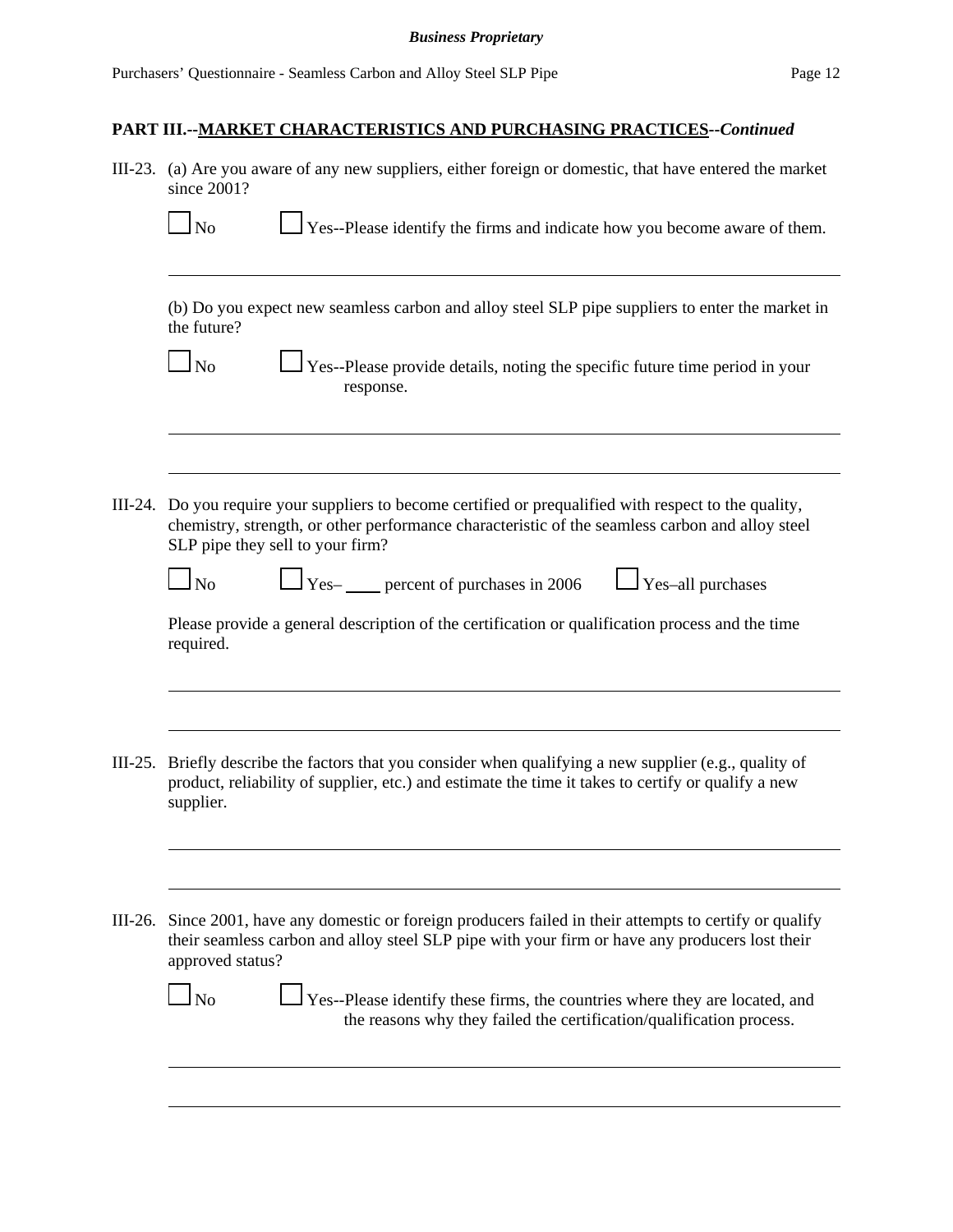III-27. (a) For the factors listed below, please rate each in terms of its importance in your purchase decision for seamless carbon and alloy steel SLP pipe.

|                                                    | <b>VERY</b><br><b>IMPORTANT</b> | <b>SOMEWHAT</b><br><b>IMPORTANT</b> | <b>NOT</b><br><b>IMPORTANT</b> |
|----------------------------------------------------|---------------------------------|-------------------------------------|--------------------------------|
| Availability L                                     |                                 |                                     |                                |
|                                                    |                                 |                                     |                                |
| Delivery time                                      |                                 |                                     |                                |
| Discounts offered $\dots\dots\dots\dots\dots\dots$ |                                 |                                     |                                |
| Extension of credit                                |                                 |                                     |                                |
|                                                    |                                 |                                     |                                |
| Minimum qty requirements                           |                                 |                                     |                                |
|                                                    |                                 |                                     |                                |
| Product consistency                                |                                 |                                     |                                |
| Quality meets industry standards                   |                                 |                                     |                                |
| Quality exceeds industry standards 1               |                                 |                                     |                                |
| Product range                                      |                                 |                                     |                                |
| Reliability of supply                              |                                 |                                     |                                |
| Technical support/service                          |                                 |                                     |                                |
| U.S. transportation costs                          |                                 |                                     |                                |
| Other (specify):                                   |                                 |                                     |                                |
|                                                    |                                 |                                     |                                |
|                                                    |                                 |                                     |                                |
|                                                    |                                 |                                     |                                |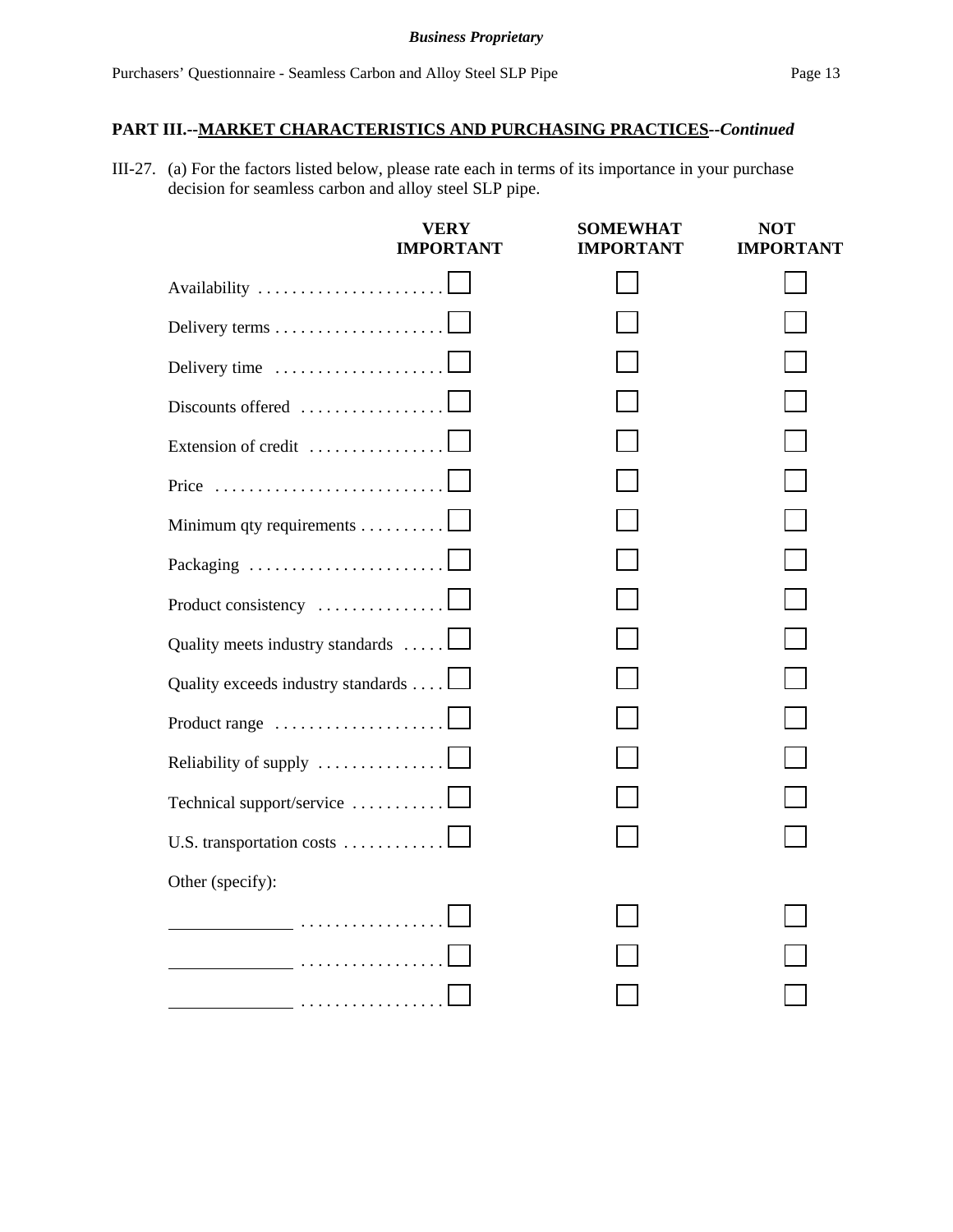|         | III-27. (b) Please list, in order of their importance, the three major factors generally considered by your<br>firm in deciding from whom to purchase seamless carbon and alloy steel SLP pipe for any one<br>order (examples include current availability, extension of credit, prearranged contracts, price,<br>quality exceeding specifications or industry standards, range of supplier's product line, traditional<br>supplier, etc.).                                                                                                                                                                                                                                                                     |  |  |  |  |  |
|---------|-----------------------------------------------------------------------------------------------------------------------------------------------------------------------------------------------------------------------------------------------------------------------------------------------------------------------------------------------------------------------------------------------------------------------------------------------------------------------------------------------------------------------------------------------------------------------------------------------------------------------------------------------------------------------------------------------------------------|--|--|--|--|--|
|         |                                                                                                                                                                                                                                                                                                                                                                                                                                                                                                                                                                                                                                                                                                                 |  |  |  |  |  |
|         |                                                                                                                                                                                                                                                                                                                                                                                                                                                                                                                                                                                                                                                                                                                 |  |  |  |  |  |
|         | 3.                                                                                                                                                                                                                                                                                                                                                                                                                                                                                                                                                                                                                                                                                                              |  |  |  |  |  |
|         | Other factors or comments:                                                                                                                                                                                                                                                                                                                                                                                                                                                                                                                                                                                                                                                                                      |  |  |  |  |  |
|         | III-28. What characteristics does your firm consider when determining the quality of seamless carbon<br>and alloy steel SLP pipe?                                                                                                                                                                                                                                                                                                                                                                                                                                                                                                                                                                               |  |  |  |  |  |
|         |                                                                                                                                                                                                                                                                                                                                                                                                                                                                                                                                                                                                                                                                                                                 |  |  |  |  |  |
|         | III-29. How often does your firm purchase the seamless carbon and alloy steel SLP pipe that is offered at<br>the lowest price?                                                                                                                                                                                                                                                                                                                                                                                                                                                                                                                                                                                  |  |  |  |  |  |
|         | $\Box$ Never<br>$\Box$ Sometimes<br>$\Box$ Usually<br>$\Box$ Always                                                                                                                                                                                                                                                                                                                                                                                                                                                                                                                                                                                                                                             |  |  |  |  |  |
|         | III-30. Please list the names of any firms you considered price leaders in the seamless carbon and alloy<br>steel SLP pipe market since 2001. A price leader is defined as (1) one or more firms that initiate<br>a price change, either upward or downward, that is followed by other firms, or (2) one or more<br>firms that have a significant impact on prices. A price leader does not necessarily have to be the<br>lowest priced supplier. For those firms identified as a price leader, please specify the time period<br>in which a price change was communicated, whether the price change was upward or downward,<br>and whether it covered a specific geographic region or a specific product type. |  |  |  |  |  |
|         |                                                                                                                                                                                                                                                                                                                                                                                                                                                                                                                                                                                                                                                                                                                 |  |  |  |  |  |
|         | III-31. Please describe how the above firm(s) exhibited price leadership.                                                                                                                                                                                                                                                                                                                                                                                                                                                                                                                                                                                                                                       |  |  |  |  |  |
|         |                                                                                                                                                                                                                                                                                                                                                                                                                                                                                                                                                                                                                                                                                                                 |  |  |  |  |  |
| III-32. | How frequently does the price of the seamless carbon and alloy steel SLP pipe you are<br>purchasing change?                                                                                                                                                                                                                                                                                                                                                                                                                                                                                                                                                                                                     |  |  |  |  |  |
|         |                                                                                                                                                                                                                                                                                                                                                                                                                                                                                                                                                                                                                                                                                                                 |  |  |  |  |  |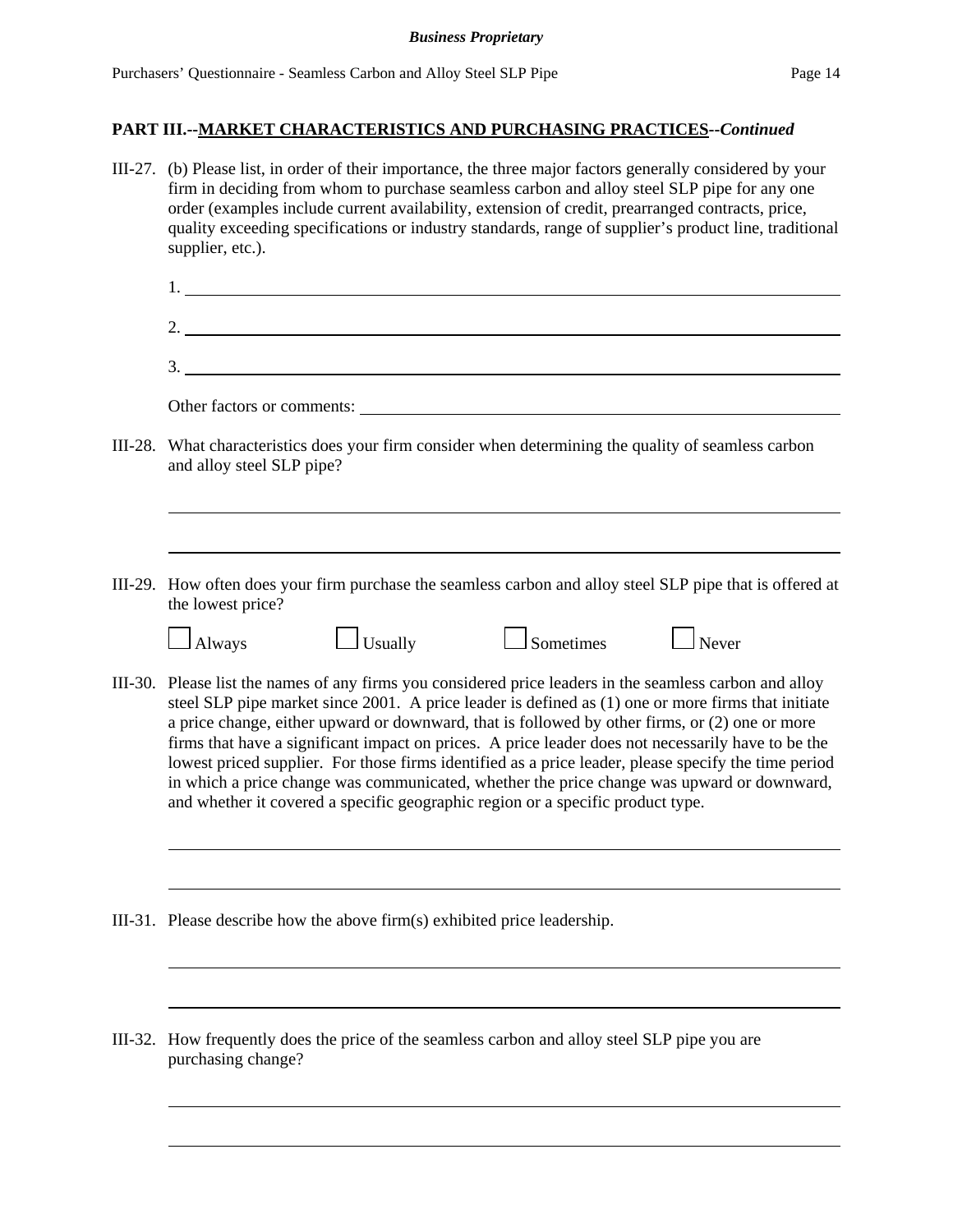III-33. (a) As an attachment to this questionnaire, please identify and discuss any improvements/changes in the U.S. seamless carbon and alloy steel SLP pipe industry since 2001 and explain fully, to the extent possible, the factor(s), including the order(s) under review, that was/(were) responsible for each improvement/change.

(b) Please also discuss fully, to the extent possible, any improvements/changes that you anticipate in the future in the U.S. seamless carbon and alloy steel SLP pipe industry. Identify the specific future time period covered in your response, and discuss the factors that you believe would be responsible for each improvement/change.

III-34. What do you think will be the likely effects of any revocation of the antidumping duty order for imports of seamless carbon and alloy steel SLP pipe from Argentina, Brazil, or Germany? As appropriate, please discuss any potential effects of revocation of the antidumping duty order on (1) the future activities of your firm and (2) the U.S. market as a whole. Please note the future time period to which you are referring. Attach additional pages if necessary.

(1) Activities of your firm:

(2) Entire U.S. market: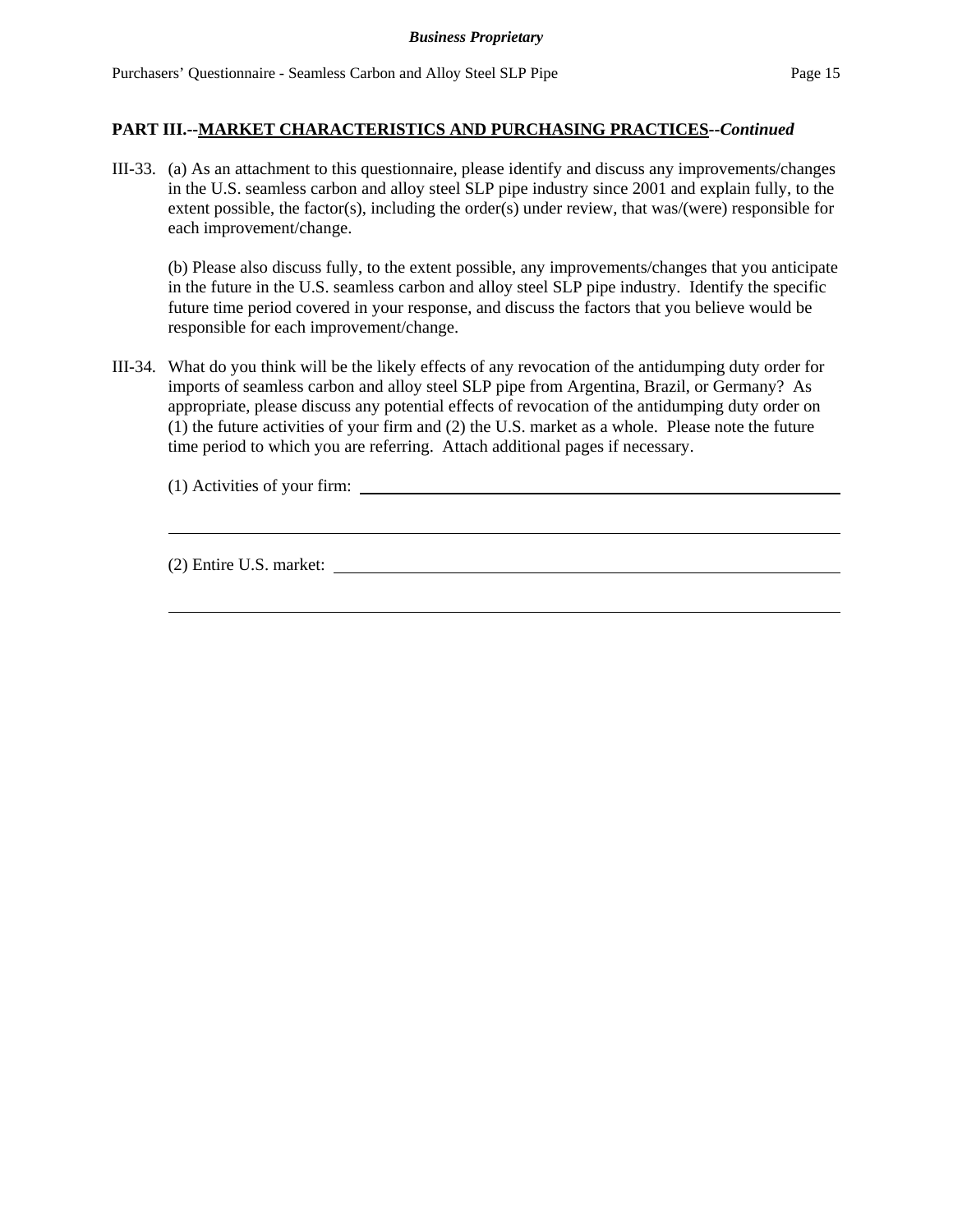#### *Business Proprietary*

### **PART IV.--COMPARISONS BETWEEN IMPORTED AND U.S.-PRODUCED PRODUCT**

IV-1. Please indicate the countries of origin for seamless carbon and alloy steel SLP pipe for which your firm has actual marketing/pricing knowledge.

| <b>Legend</b> United States     |               |                |  |
|---------------------------------|---------------|----------------|--|
| $\Box$ Argentina                | $\Box$ Brazil | $\Box$ Germany |  |
| Other countries (Please specify |               |                |  |

IV-2. Is seamless carbon and alloy steel SLP pipe produced in the United States and in other countries used interchangeably (i.e., can they physically be used in the same applications)? Please indicate below, using "A" to indicate that the products from a specified country-pair are *always* interchangeable, "F" to indicate that the products are *frequently* interchangeable,"S" to indicate that the products are *sometimes* interchangeable,"N" to indicate that the products are *never* interchangeable, and "0" to indicate *no familiarity* with products from a specified country-pair.<sup>1</sup>

| Country-pair         | <b>United States</b> | Argentina | <b>Brazil</b> | Germany | Other<br>countries |
|----------------------|----------------------|-----------|---------------|---------|--------------------|
| <b>United States</b> |                      |           |               |         |                    |
| Argentina            |                      |           |               |         |                    |
| <b>Brazil</b>        |                      |           |               |         |                    |
| Germany              |                      |           |               |         |                    |

 1 For any country-pair producing seamless carbon and alloy steel SLP pipe which is *sometimes or never* used interchangeably, please explain the factors that limit or preclude interchangeable use: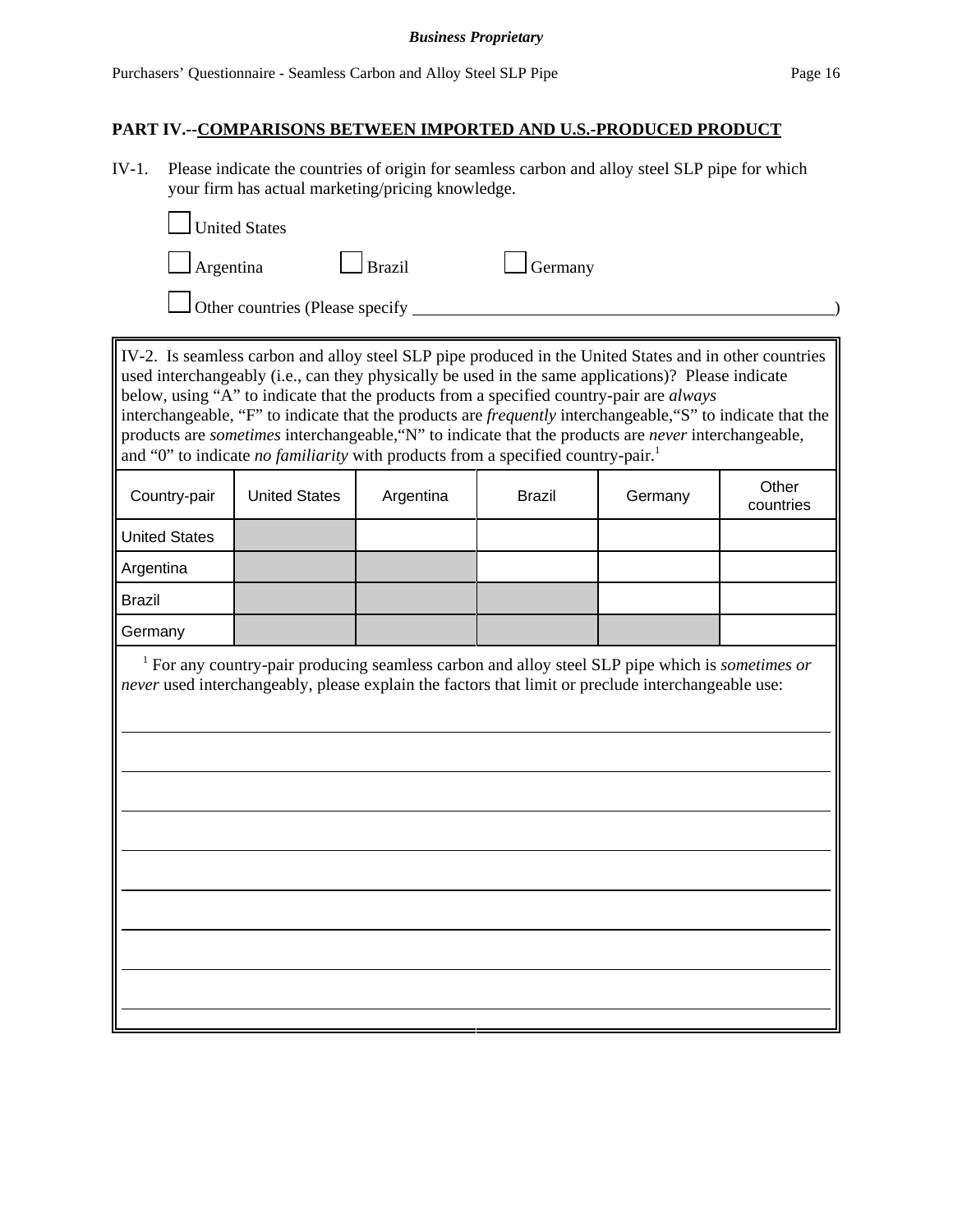- IV-3. Do you or your customers maintain or use "approved manufacturer lists" ("AMLs") when considering different sources of supply of seamless carbon and alloy steel SLP pipe?
	- $\Box$  No  $\Box$  Yes--Please attach the relevant AMLs, describe below their importance in sourcing decisions, and indicate what share (in percent) of your firm's 2005 purchases of seamless carbon and alloy steel SLP pipe were made pursuant to AMLs.
- IV-4. Do you or your customers ever specifically order seamless carbon and alloy steel SLP pipe from one country in particular over other possible sources of supply?
	- $\Box$  No  $\Box$  Yes--Please identify all relevant countries (including the United States and both subject and nonsubject foreign countries) from which you or your customers prefer to order, and indicate why seamless carbon and alloy steel SLP pipe from these countries is preferred over product from other countries (please note the specific product in your response).
- IV-5. Are certain grades/types/sizes of seamless carbon and alloy steel SLP pipe available from only a single source (domestic or foreign, including both subject and nonsubject countries)?

| $\Box_{\text{No}}$ | $\Box$ Yes--Please identify the source and the grade/type/size. |
|--------------------|-----------------------------------------------------------------|
|                    |                                                                 |

IV-6. If you purchased seamless carbon and alloy steel SLP pipe from one source although a comparable product was available from another source at a lower price, please explain your reasons for doing so (please specify by country, including the United States and both subject and nonsubject foreign countries). Possibilities might include transaction characteristics such as length of time to fill orders, minimum order size, reliability of supply, etc.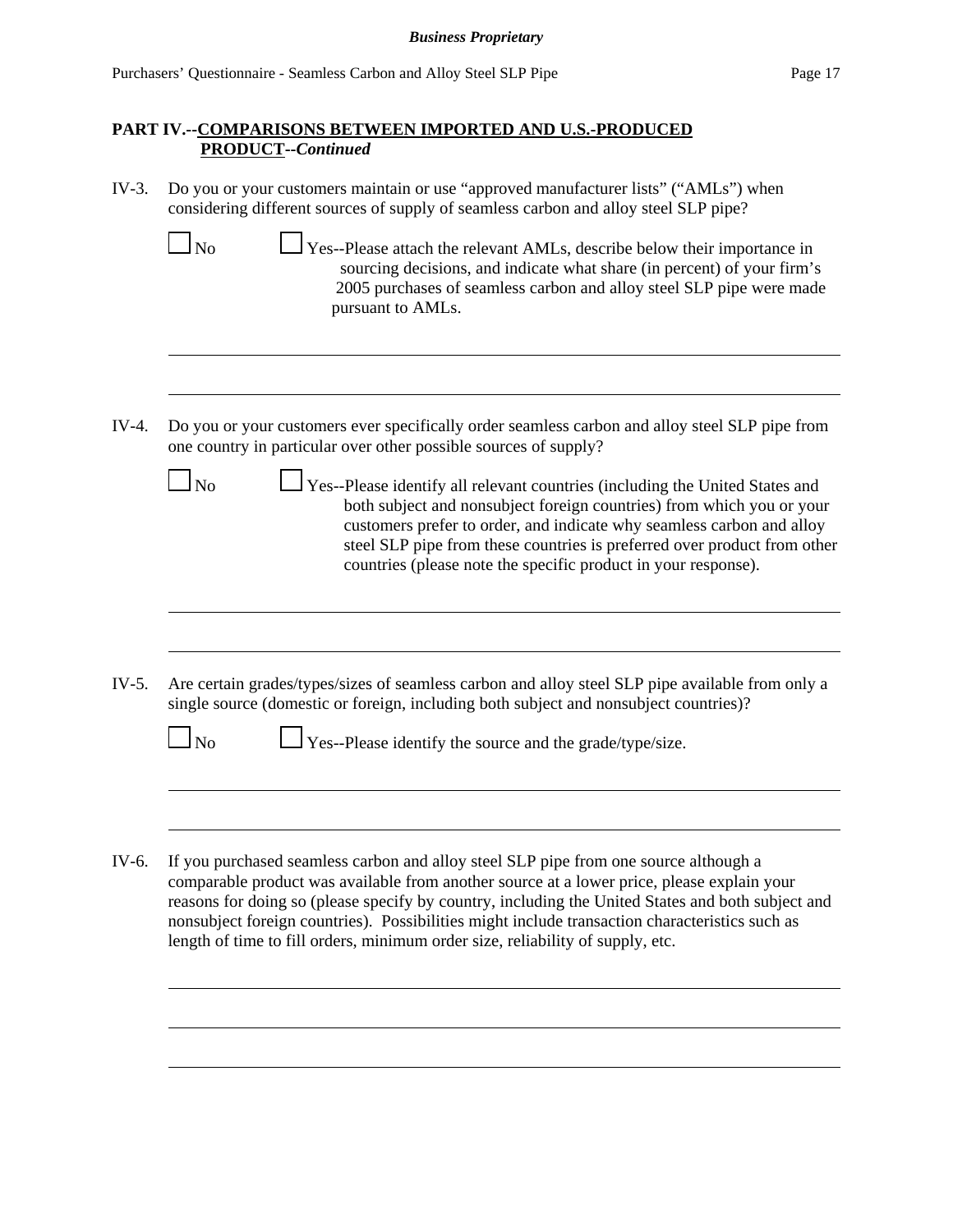IV-7. For the factors listed below, please rate how seamless carbon and alloy steel SLP pipe produced in each country you identified in your response to the first question in Part IV compares with seamless carbon and alloy steel SLP pipe produced in each of the other countries you identified (including the United States and both subject and nonsubject foreign countries). Copy this page as necessary to cover all possible country combinations and please attach any comments you care to make concerning your responses, especially in comparisons where you rate product from one country superior or inferior to product from another.

|                                                         | compared to __  |                   |                 |
|---------------------------------------------------------|-----------------|-------------------|-----------------|
| (specify country)                                       |                 | (specify country) |                 |
|                                                         | <b>SUPERIOR</b> | <b>COMPARABLE</b> | <b>INFERIOR</b> |
| Availability                                            |                 |                   |                 |
| Delivery terms                                          |                 |                   |                 |
| Delivery time                                           |                 |                   |                 |
| Discounts offered                                       |                 |                   |                 |
| Extension of credit                                     |                 |                   |                 |
| Lower price $\dots \dots \dots \dots \dots \dots \dots$ |                 |                   |                 |
| Minimum qty requirements                                |                 |                   |                 |
| Packaging                                               |                 |                   |                 |
| Product consistency                                     |                 |                   |                 |
| Quality meets industry standards                        |                 |                   |                 |
| Quality exceeds industry standards                      |                 |                   |                 |
| Product range $\ldots \ldots \ldots \ldots \ldots$      |                 |                   |                 |
| Reliability of supply                                   |                 |                   |                 |
| Technical support/service                               |                 |                   |                 |
| Lower U.S. transportation costs                         |                 |                   |                 |
| Other (specify):                                        |                 |                   |                 |
| .                                                       |                 |                   |                 |
|                                                         |                 |                   |                 |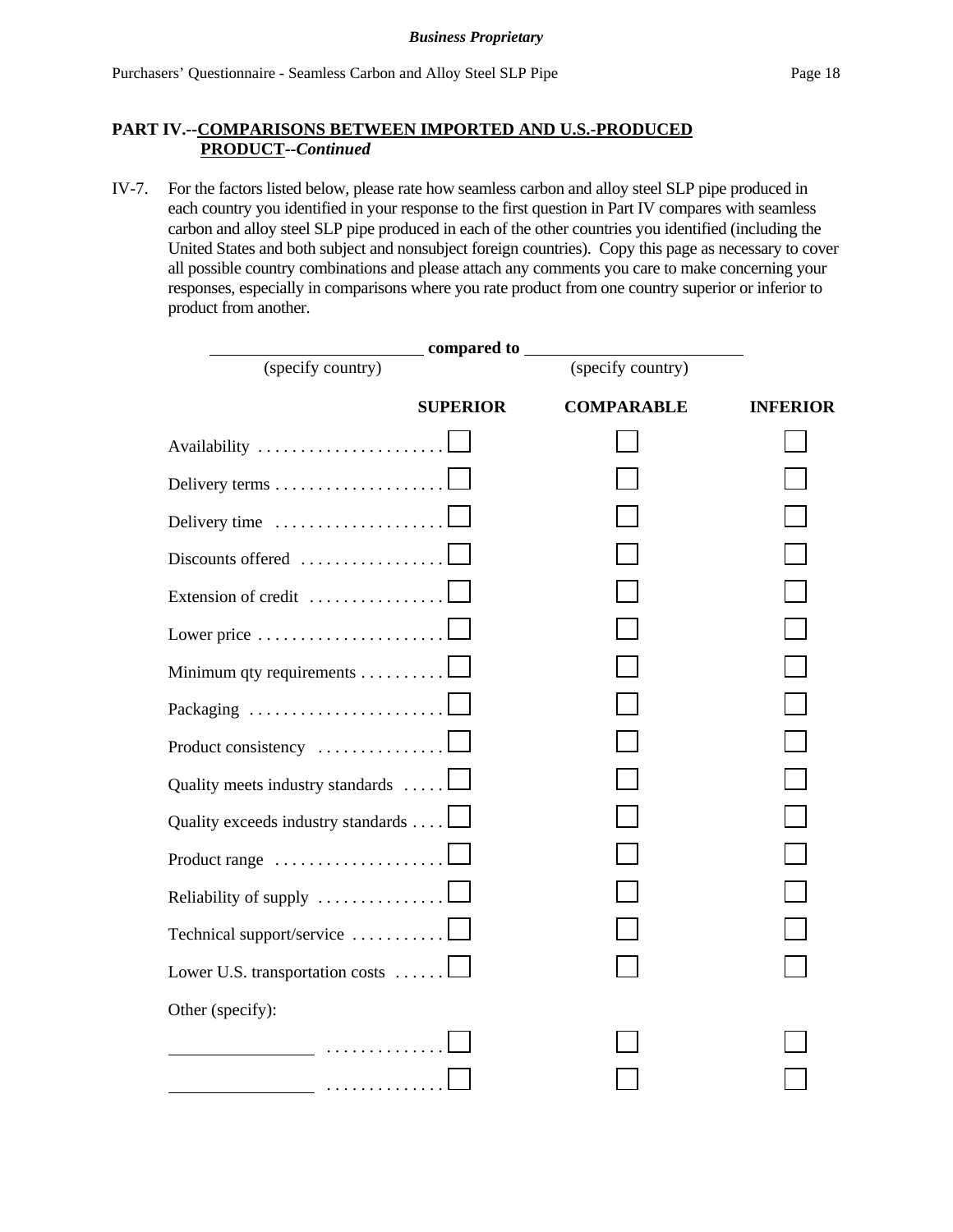| IV-8.                                                                                                                                                           | (a) How often does domestically produced seamless carbon and alloy steel SLP pipe meet<br>minimum quality specifications for your uses or your customers' uses?                                                                                                                                                        |                                                                       |                                 |  |                                                                                          |                                                                                                   |
|-----------------------------------------------------------------------------------------------------------------------------------------------------------------|------------------------------------------------------------------------------------------------------------------------------------------------------------------------------------------------------------------------------------------------------------------------------------------------------------------------|-----------------------------------------------------------------------|---------------------------------|--|------------------------------------------------------------------------------------------|---------------------------------------------------------------------------------------------------|
|                                                                                                                                                                 | $\Box$ Always                                                                                                                                                                                                                                                                                                          | $\Box$ Usually                                                        | $\Box$ Sometimes                |  | $\Box$ Rarely or never                                                                   |                                                                                                   |
|                                                                                                                                                                 |                                                                                                                                                                                                                                                                                                                        | minimum quality specifications for your uses or your customers' uses? |                                 |  | (b) How often does imported seamless carbon and alloy steel SLP pipe from Argentina meet |                                                                                                   |
|                                                                                                                                                                 | $\Box$ Always                                                                                                                                                                                                                                                                                                          | $\Box$ Usually                                                        | $\Box$ Sometimes                |  | $\Box$ Rarely or never                                                                   |                                                                                                   |
|                                                                                                                                                                 |                                                                                                                                                                                                                                                                                                                        | quality specifications for your uses or your customers' uses?         |                                 |  |                                                                                          | How often does imported seamless carbon and alloy steel SLP pipe from Brazil meet minimum         |
|                                                                                                                                                                 | $\Box$ Always                                                                                                                                                                                                                                                                                                          |                                                                       | $\Box$ Usually $\Box$ Sometimes |  | $\Box$ Rarely or never                                                                   |                                                                                                   |
|                                                                                                                                                                 |                                                                                                                                                                                                                                                                                                                        | minimum quality specifications for your uses or your customers' uses? |                                 |  | How often does imported seamless carbon and alloy steel SLP pipe from Germany meet       |                                                                                                   |
|                                                                                                                                                                 | $\Box$ Always                                                                                                                                                                                                                                                                                                          | $\Box$ Usually                                                        | $\Box$ Sometimes                |  | $\Box$ Rarely or never                                                                   |                                                                                                   |
|                                                                                                                                                                 |                                                                                                                                                                                                                                                                                                                        | quality specifications for your uses or your customers' uses?         |                                 |  |                                                                                          | (c) How often does imported nonsubject seamless carbon and alloy steel SLP pipe meet minimum      |
|                                                                                                                                                                 |                                                                                                                                                                                                                                                                                                                        | Country $\Box$ Always                                                 | $\Box$ Usually                  |  | $\Box$ Sometimes                                                                         | $\Box$ Rarely or never                                                                            |
|                                                                                                                                                                 |                                                                                                                                                                                                                                                                                                                        | Country $\Box$ Always                                                 | $\Box$ Usually                  |  | $\Box$ Sometimes                                                                         | $\Box$ Rarely or never                                                                            |
| IV-9.                                                                                                                                                           | (a) Since 2001, has there been a change in the price of seamless carbon and alloy steel SLP pipe?<br>If so, has the price of U.S.-produced seamless carbon and alloy steel SLP pipe changed more or less<br>than the price of imported seamless carbon and alloy steel SLP pipe from Argentina, Brazil, or<br>Germany? |                                                                       |                                 |  |                                                                                          |                                                                                                   |
|                                                                                                                                                                 | No change in price                                                                                                                                                                                                                                                                                                     |                                                                       |                                 |  |                                                                                          |                                                                                                   |
|                                                                                                                                                                 |                                                                                                                                                                                                                                                                                                                        | $\Box$ Prices have changed by the same amount                         |                                 |  |                                                                                          |                                                                                                   |
| Price of U.S.-produced seamless carbon and alloy steel SLP pipe has changed relative to the price<br>of seamless carbon and alloy steel SLP pipe from Argentina |                                                                                                                                                                                                                                                                                                                        |                                                                       |                                 |  |                                                                                          |                                                                                                   |
|                                                                                                                                                                 |                                                                                                                                                                                                                                                                                                                        | of seamless carbon and alloy steel SLP pipe from Brazil               |                                 |  |                                                                                          | Price of U.S.-produced seamless carbon and alloy steel SLP pipe has changed relative to the price |
|                                                                                                                                                                 |                                                                                                                                                                                                                                                                                                                        | of seamless carbon and alloy steel SLP pipe from Germany              |                                 |  |                                                                                          | Price of U.S.-produced seamless carbon and alloy steel SLP pipe has changed relative to the price |
|                                                                                                                                                                 |                                                                                                                                                                                                                                                                                                                        |                                                                       |                                 |  |                                                                                          |                                                                                                   |